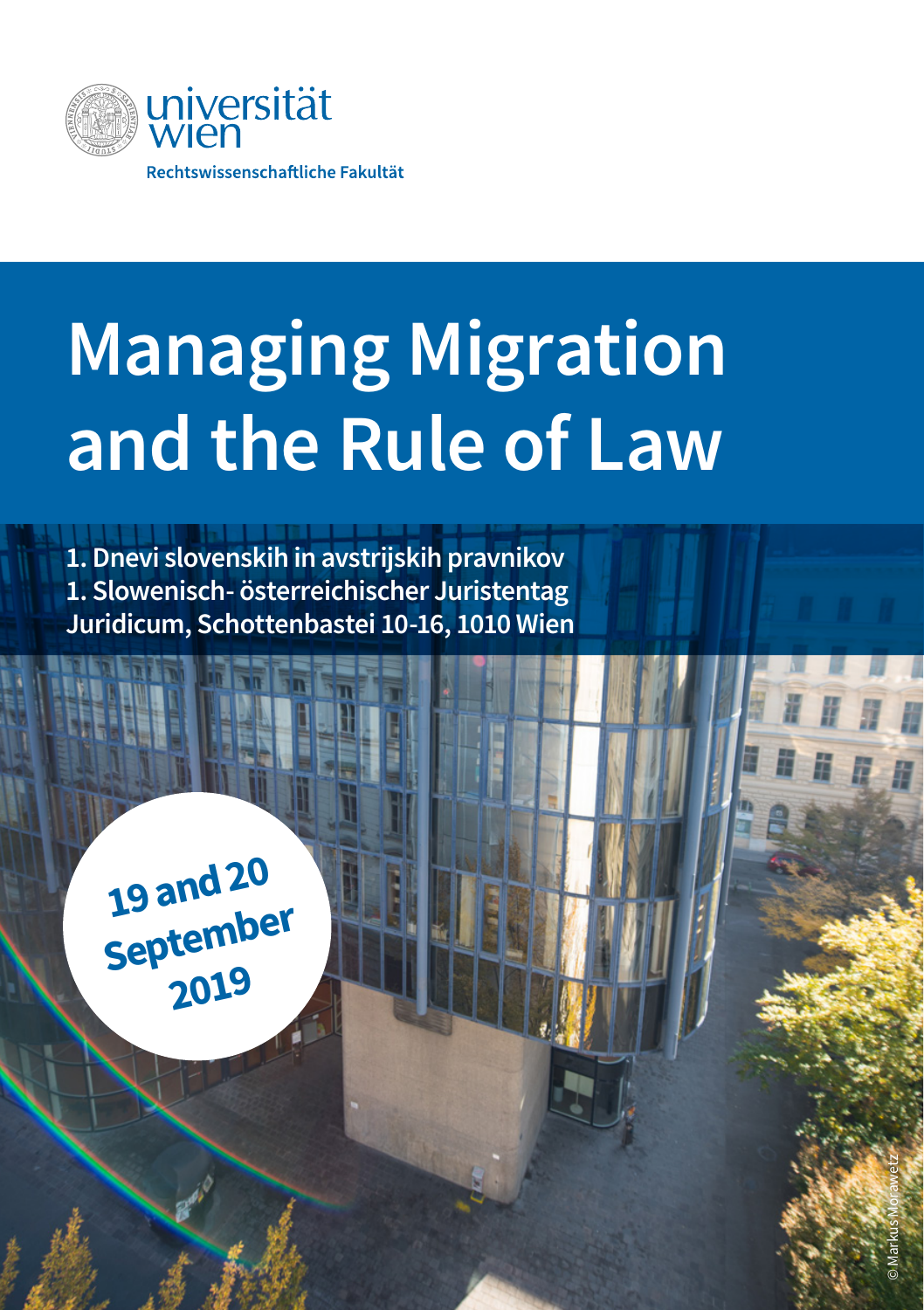# **Thursday, 19 September 2019, Dachgeschoss Juridicum**

#### **10:00 – 10:20**

Paul Oberhammer (Dean) Grega Strban (Dean) Ksenija Škrilec (Ambassador) Welcome addresses + introduction

## **10:20 Session I (Chair: Paul Oberhammer)**

Michael Lysander Fremuth Human rights approaches to compensate the absence of a right to asylum?

Maruša Tekavčič Veber European Union's sanctions against Hungary over its migration policies

Saša Zagorc Refoulement and collective expulsion as deterrents of immigration in the European Union

Maša Kovič Dine Climate change induced migration from the international legal perspective

#### **Discussion**

**12:30** *Lunch*

#### **13:30 Session II (Chair: Grega Strban)**

Vasilka Sancin The Global Compact for Safe, Orderly and Regular Migration and international Law

Mitja Horvat Migration and security

Gerhard Muzak The Austrian Migration and Asylum law under the impact of the European migration crisis 2015

#### **Discussion**

**15:00** *Coffee Break*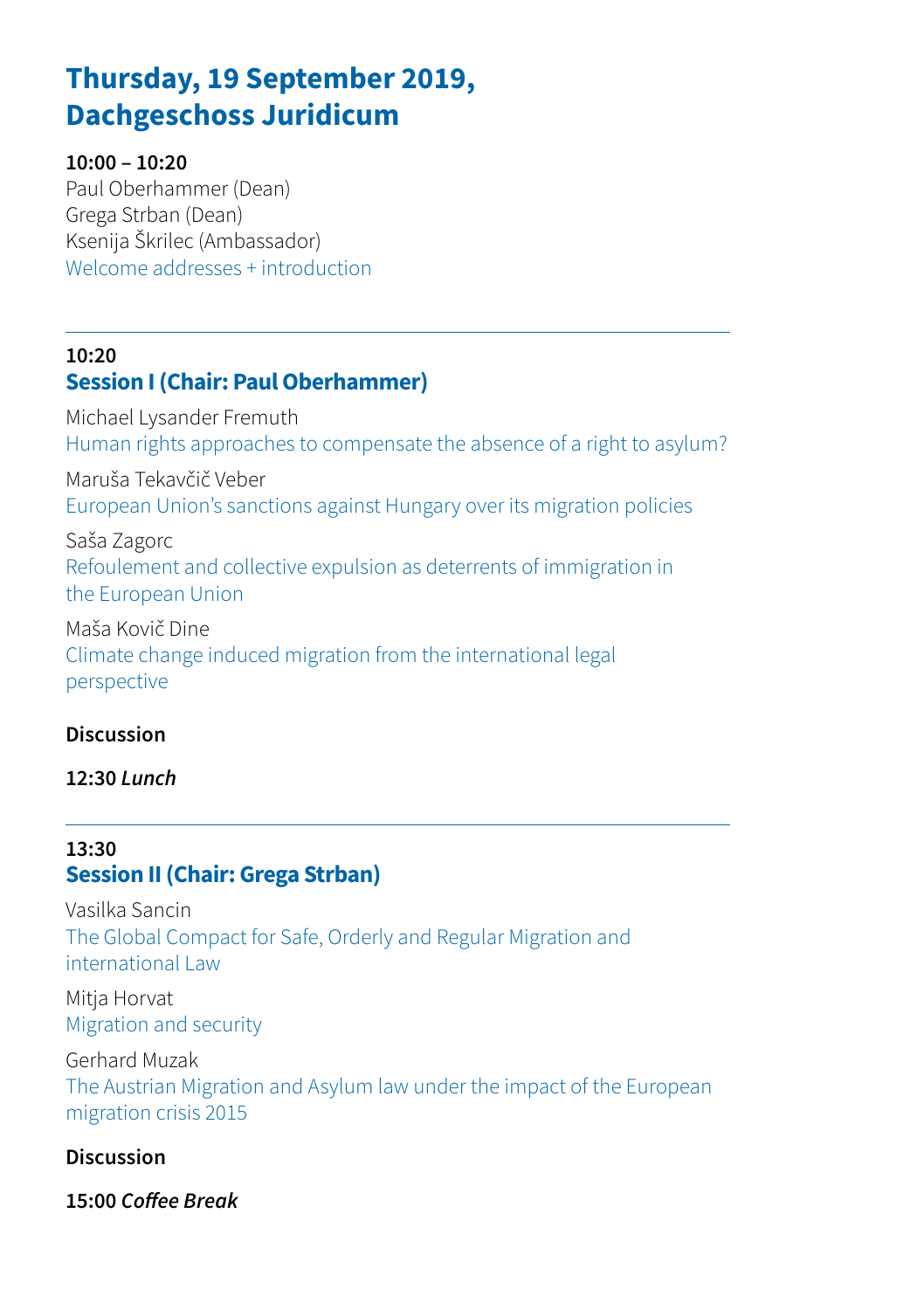#### **15:30 Session III (Chair: Franz Merli)**

Grega Strban The right to social security of EU migrants Luka Mišič Future of the European social model and the four types of EU citizens Michaela Windischgrätz Posting of workers between workers' protection, fair competition and the freedom to provide services

#### **Discussion**

# **Friday, 20 September 2019, Seminarraum 20 Juridicum**

#### **9:00 Session IV (Chair: Jerca Kramberger Škerl)**

Elke Haslinger The integration of migrants

Samo Bardutzky Privatisation of immigration control in Europe and access to International refugee law

Alina Lengauer Migration - inclusion - integration: Focal points of the European Union

#### **Discussion**

**10:30** *Coffee Break*

#### **11:00 Session V (Chair: Michaela Windischgrätz)**

Adel-Naim Reyhani The effect of extraterritorial migration control on the legal status of asylum-seekers

Franz Merli Migration law for non-migrants

#### **Discussion**

**Closing statement and farewell address (Claudia Rudolf)**